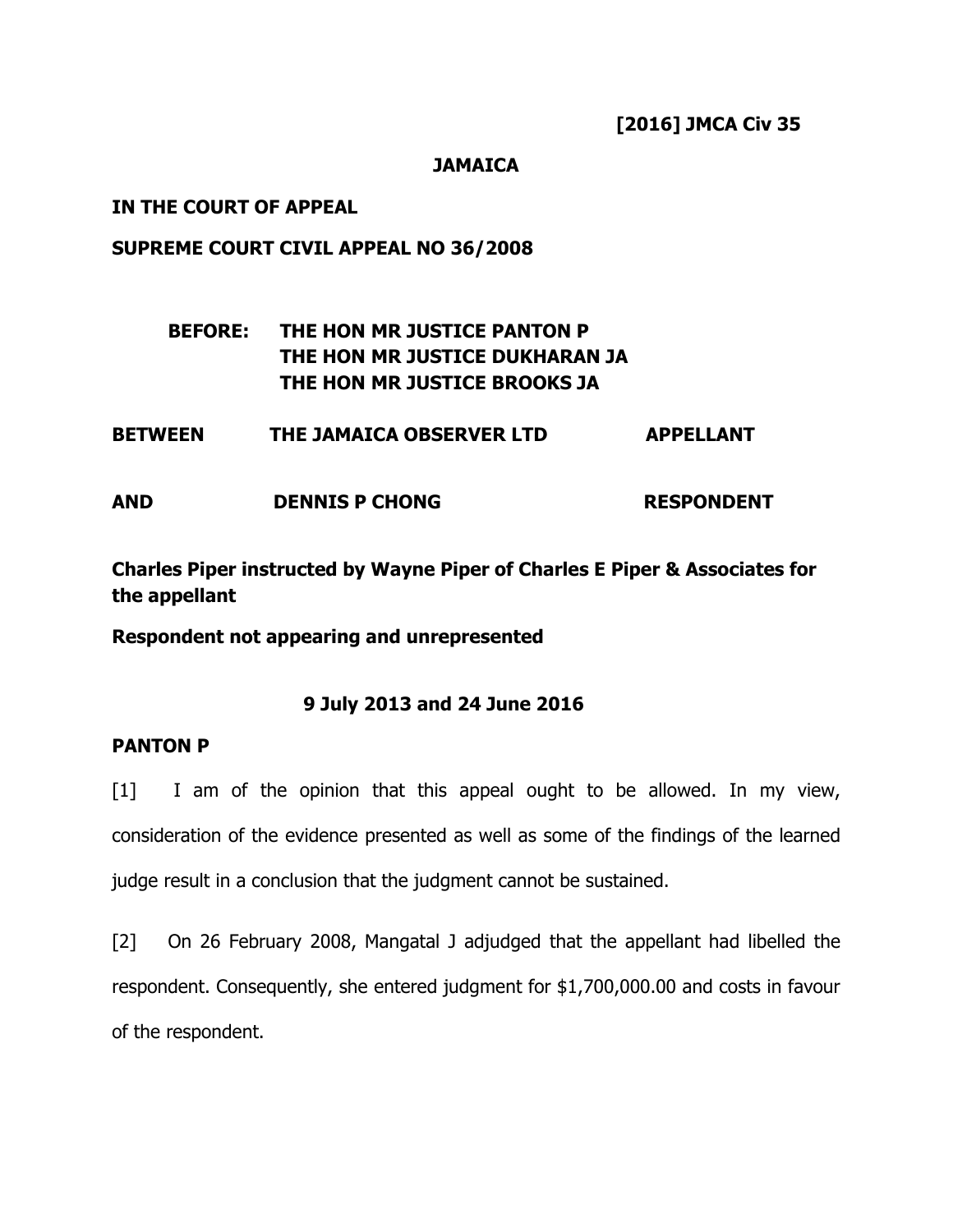# Summary of the pleadings

[3] It is agreed by the parties that the appellant is a company that prints and publishes the Jamaica Daily Observer newspaper which has a large circulation in Jamaica. It is also agreed that on 1 November 1995, the appellant published the following article in the said newspaper:

"Gov't official suspended for buying bad asphalt

# By Rohan Powell

# Observer staff writer

 DENNIS CHONG, [sic] A senior official in the local government ministry, has been suspended from his job for his part in the unauthorized importation of \$3-million worth of unsuitable asphalt from Trinidad and Tobago.

The asphalt was to have been used by the construction firm Surrey Paving and Aggregate for road repair on behalf of the government, but when it arrived it was found that it could not be used.

Government sources say that Chung, a director in the ministry's projects department, overstepped his bounds in 'trying to get something (asphalt) cheaper and at a more competitive price.'

Tests showed that the asphalt settled too easily making it inappropriate for the road repair programme. The problem was compounded by the fact that local facilities are illequipped to process asphalt with the characteristic of the one imported from Trinidad and Tobago."

- [4] The respondent claimed that these words meant that:
	- a) he had acted "ultra vires his job", in an incompetent manner;
	- b) he "had engaged in improper, unprofessional and/or negligent conduct"; and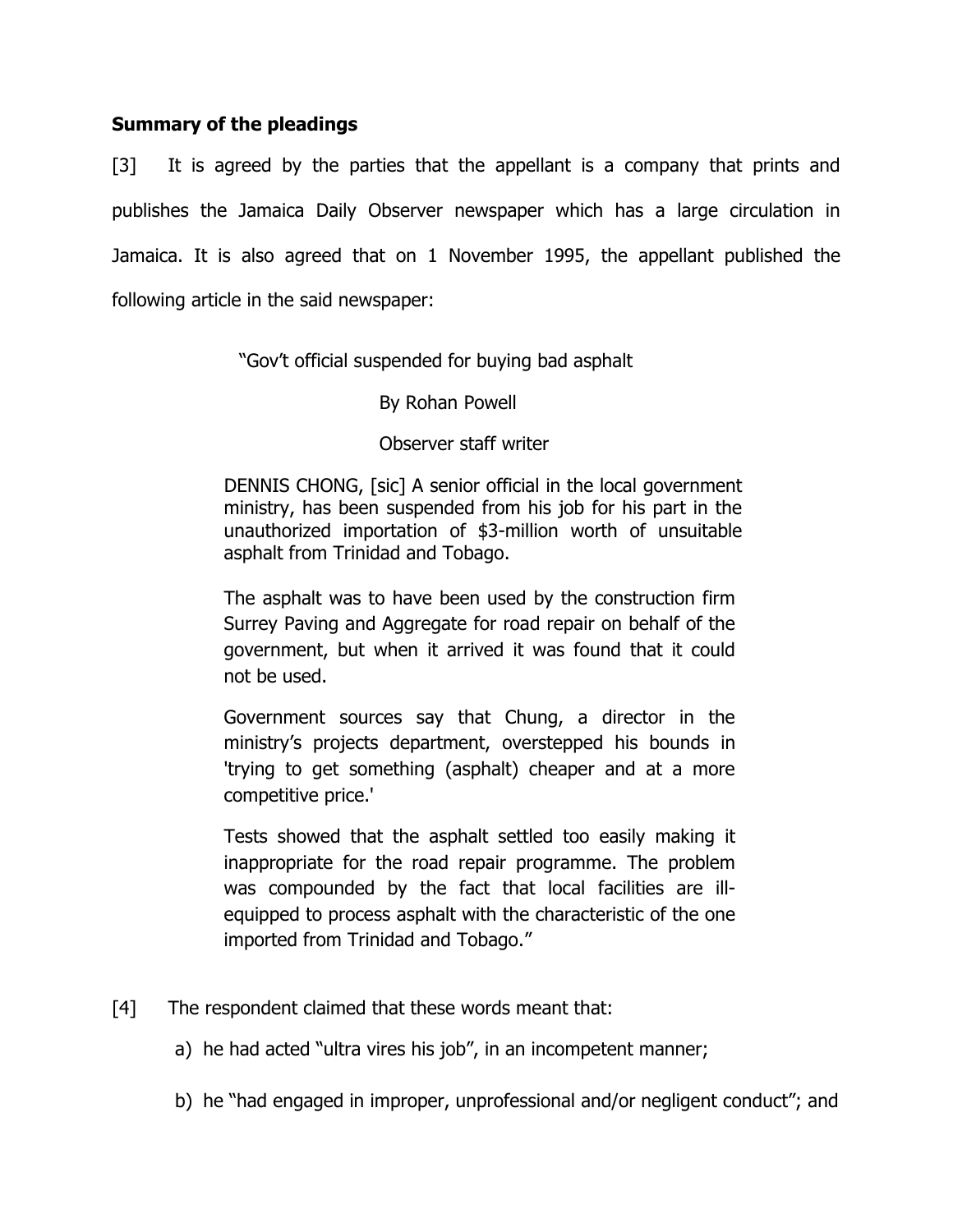c) he had been suspended from his job at the Ministry of Local Government and Works.

He claimed that, as a result, he had been injured in "his character, credit and reputation" and had been "brought into public scandal, odium, and contempt, particularly in his office and position as Director of Planning and major projects in the Ministry of Local Government and Works…"

[5] The respondent also alleged that as a result of the publication of the article, his employers commenced an investigation against him and this was followed by the preferring of disciplinary charges of which he was subsequently acquitted. While the charges were pending, he was interdicted from duty, but was reinstated upon his acquittal. His suspension, he said, caused him "great embarrassment, mental distress, stress and financial hardship", and his chances of promotion to the post of Permanent Secretary were ruined. Indeed, a new Permanent Secretary was appointed during the period of his suspension. His "next logical and expected promotion" would have been to the post of Permanent Secretary, he said. Another result of the article, according to the respondent, was the loss of a contract for design and construction of an office complex at 9 Cargill Avenue, Kingston 10.

[6] The learned judge, quite rightly, in my view, found no causal connection between the publication of the article and the laying of the charges, the suspension from duty, the loss of promotion to the post of Permanent Secretary, or the loss of the contract for the design and construction at Cargill Avenue. Indeed, the respondent had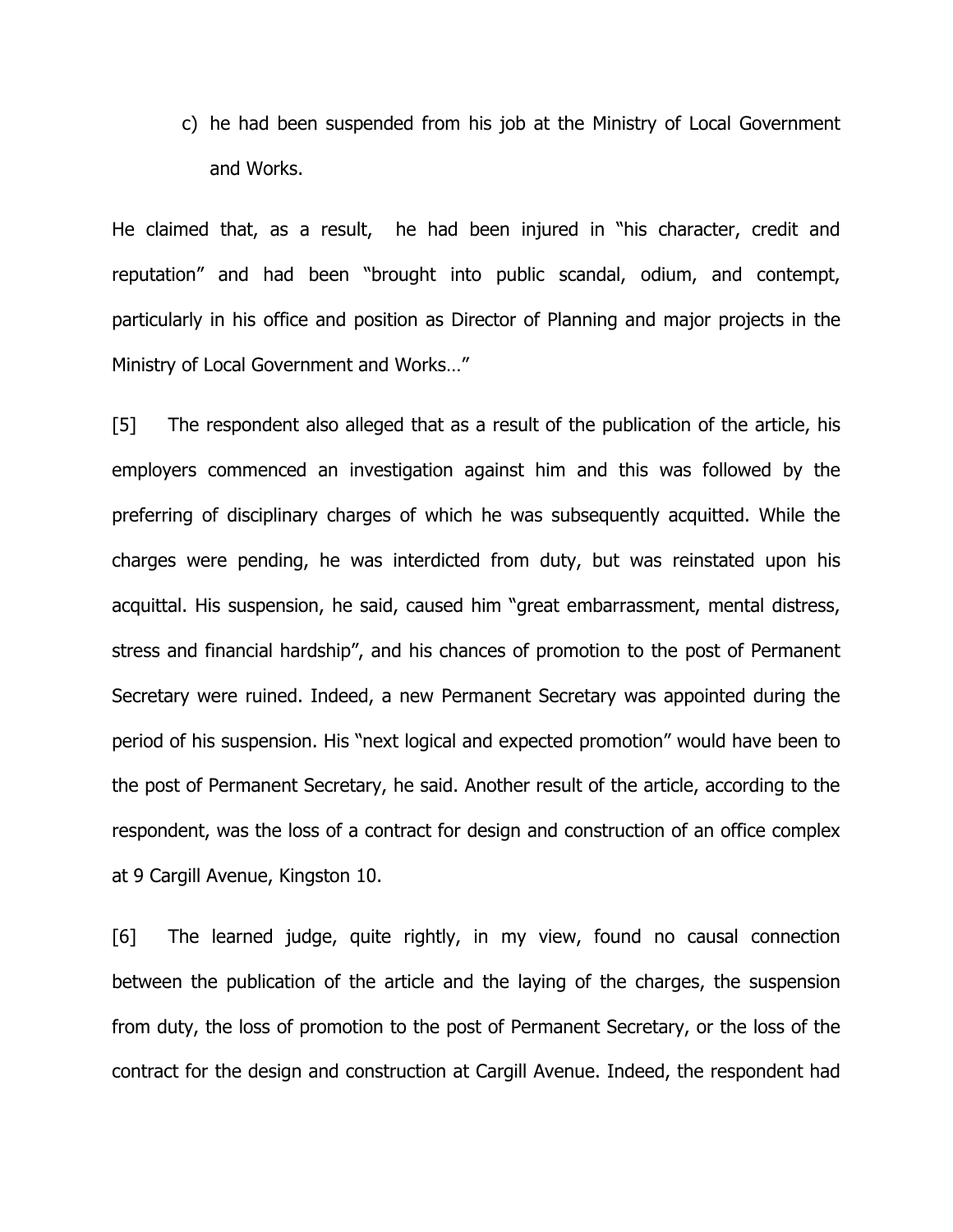no choice but to concede that the laying of the charges and the subsequent suspension had been recommended several days before the article was published. Furthermore, he had not received permission to engage in the design and construction of the office complex referred to.

[7] In its defence, the appellant stated that the words in the article were "incapable of conveying or supporting any libellous meaning". Instead, according to the appellant, the article was "an honest report published without malice on an occasion of public privilege". It was "a fair comment upon a matter of public interest". The appellant's position was that, "if anything, the article went out of its way to comment favourably of the (respondent)". Rather than being condemnatory of the respondent, the article "if anything…reflected negatively upon the Ministry and the government sources" as they "were depicted as being unconcerned with the commendable and practical motives of the (respondent) as expressed by them but to be focusing on some procedural issue unrelated to the motive, his competence, his integrity, his honesty or public spirited concern".

[8] In his reply, the respondent said that the words in the article were not comment, but instead were assertions of facts that were untrue and had been maliciously printed.

#### The relevant evidence

[9] In his witness statement, the respondent asserted that the publication of the article on the front page of the newspaper was for the purpose of increasing the sale of the newspaper, rather than to advise the public on a matter of public interest.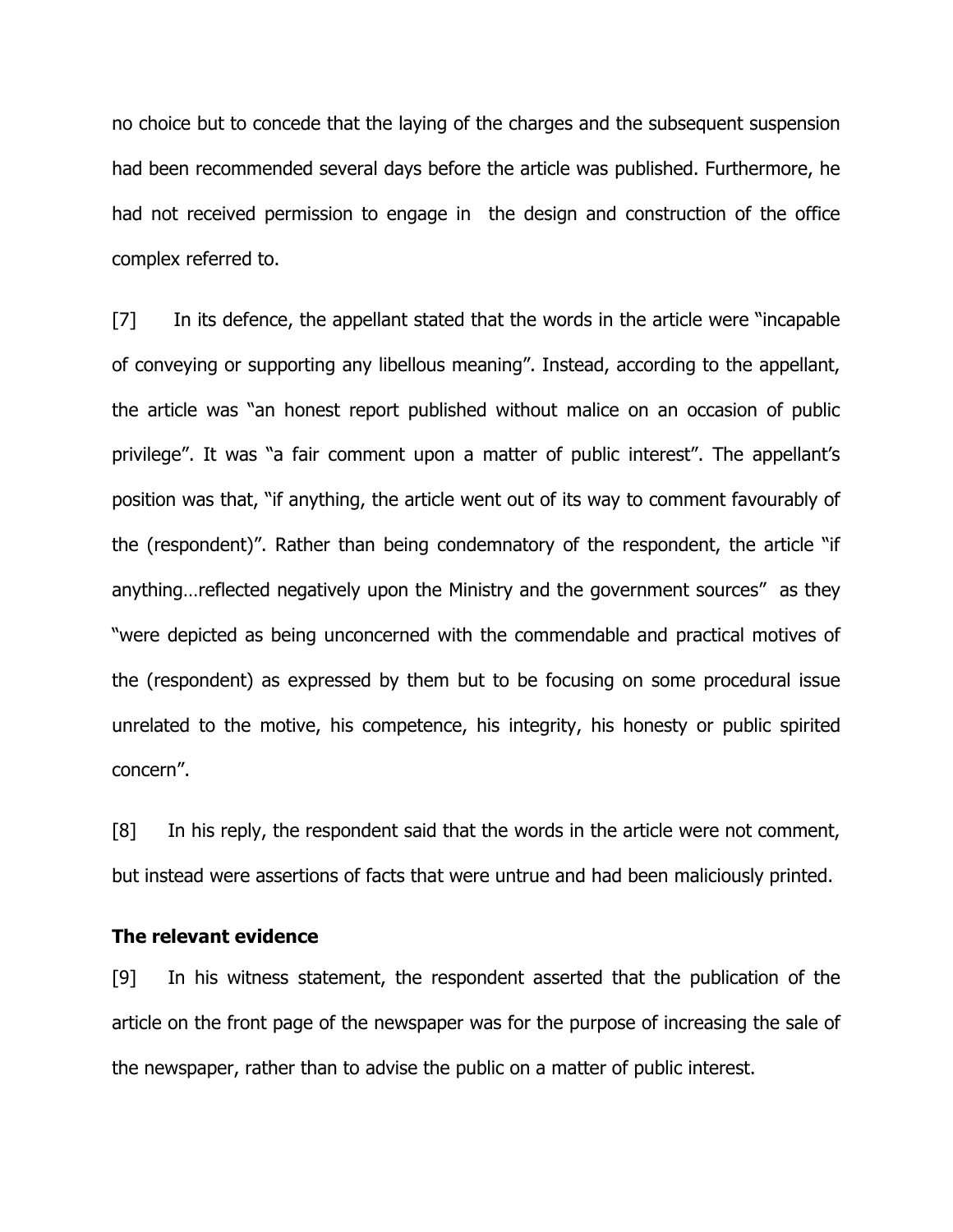[10] The respondent is a highly qualified civil and structural engineer. He holds a Bachelor of Science Honours degree in civil engineering from the University of the West Indies, a Master of Science degree in construction engineering and management, a research fellowship diploma in earthquake engineering (Institute of Earthquake Engineering in Skopjie, Macedonia, Yugoslavia), and a diploma in executive management from the University of the West Indies. He is also a graduate of the Institute of Constructional Engineers, London. At the time of the publication of the article, he was employed to the Ministry of Local Government and Works (the Ministry) as Director of Major Projects and Planning. As such, he was responsible for:

- directing research;
- the development and maintenance of socio-economic data bases;
- providing advice and assistance to the Ministry of Construction as it executes its role which includes the maintenance of roads;
- providing advice on planning; and
- the planning, preparing and monitoring of the Ministry's capital budget programmes.

[11] In 1995, there was a World Bank project in Jamaica for the resurfacing of roads. On 24 July 1995, the respondent wrote to the managing director of Lake Asphalt of Trinidad & Tobago Ltd referring to an earlier indication by the Ministry of its willingness "to conduct some roadway test sections constructed of asphaltic concrete mixed with 60/70 grade Lake Asphalt Bitumen". The letter identified the roadway that would be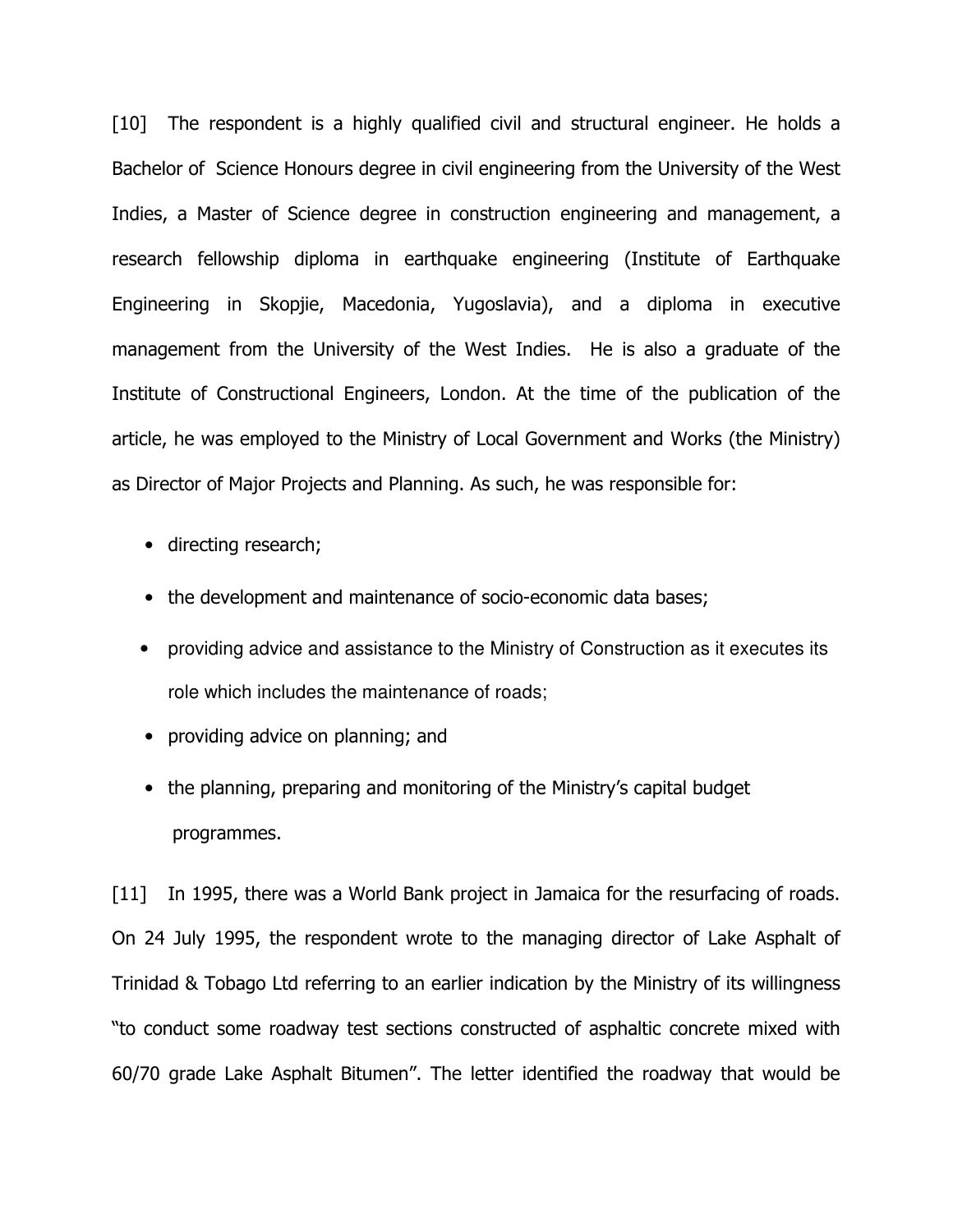involved, and stated that a contract had been awarded to Surrey Paving and Aggregate Company Limited to carry out the work. The letter continued:

 "We would however like to have 60/70 Lake Asphalt Bitumen here in Jamaica to undertake these test sections by August 11 –  $15<sup>th</sup>$  latest. The quantity required would be 217,000 U.S. gallons or approximately 790 tons. … Therefore, we request that the supply of 217,000 U.S. gallons or 790 tons of Lake Asphalt be provided at a processed cost of Jamaican \$30.00/U.S. gallons or 88 cents U.S./gallon C.I.F. to the Contractor."

The letter concluded that the details or mechanisms of payment and delivery for processing were to be "worked out later or in dialogue by telephone and confirmed by an Agreement". A favourable response was being sought, the letter stated, "as the future use of Lake Asphalt" in Jamaica and other Caribbean countries "will have great prospects and advantages arising from this test roadway section".

[12] Lake Asphalt replied to the respondent on 27 July 1995, and referred to "subsequent telephone conversations" that had taken place on the matter, and agreed the price and quantity suggested in the letter of 24 July. According to the letter signed by the marketing manager, Lake Asphalt looked forward to a long and fruitful relationship between itself and the Ministry. A payment schedule was subsequently agreed, and this was confirmed in an exchange of letters – one dated 3 August 1995, signed by the respondent, and the other dated 10 August 1995, signed by Lake Asphalt's marketing manager. The respondent said that he signed the former letter in his personal capacity on behalf of Surrey Paving as its representative was overseas.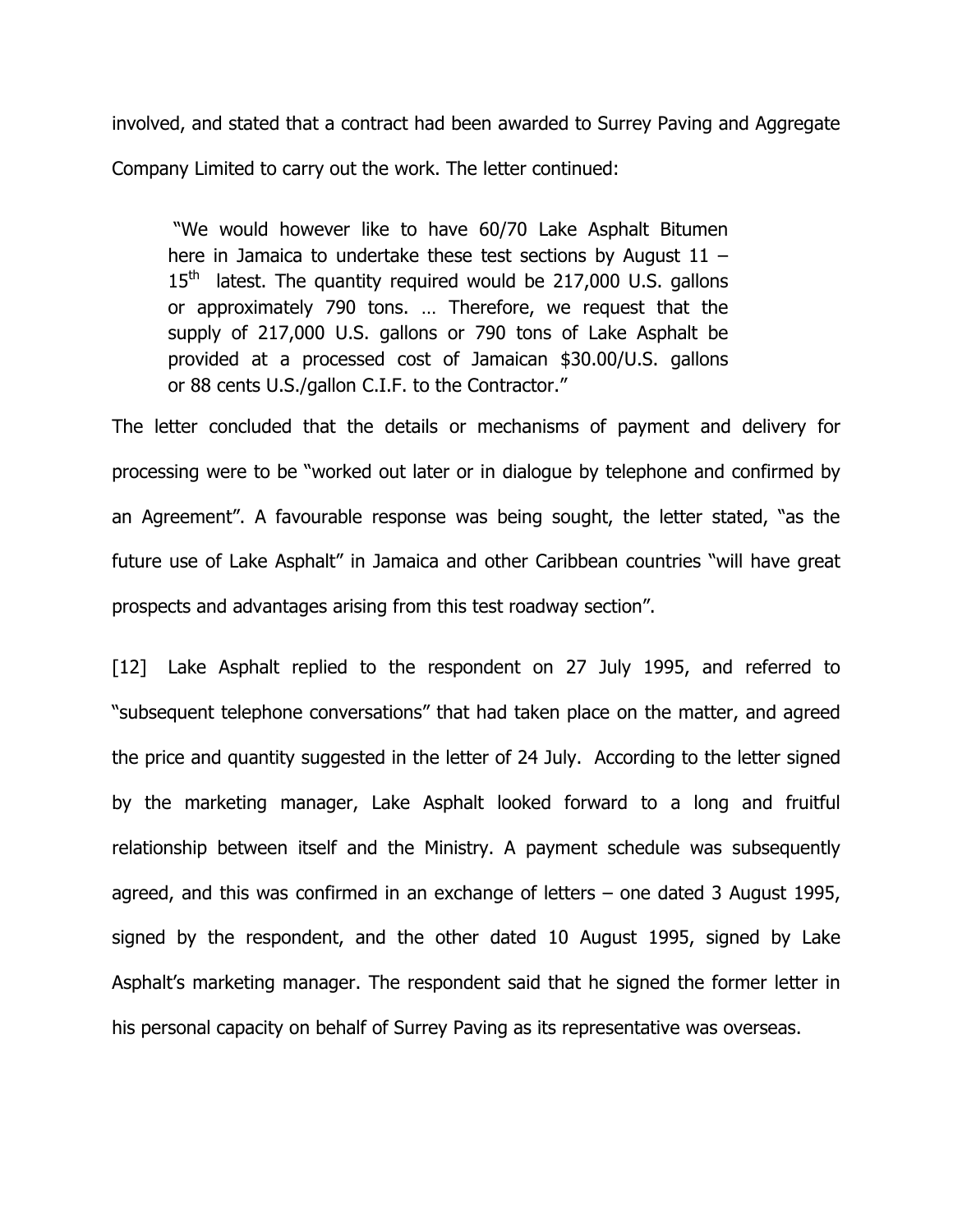[13] On 8 August 1995, according to the respondent, "it was revealed" by Professor Raymond Charles of the University of the West Indies, St Augustine Campus, Trinidad, that the asphalt to be imported from Lake Asphalt would require a further processing step which would require modification of Surrey Paving's plant. The additional cost for this process would however be incorporated in the unit cost that had already been agreed (see paragraphs 25 and 26 of the respondent's witness statement).

[14] The agreed documents for the hearing indicate a dramatic turn of events on 11 August 1995. On that date, the Permanent Secretary in the Ministry wrote to the managing director of Lake Asphalt advising that the letter signed by the respondent on 24 July 1995 was premature. It stated that only the Chief Technical Director had the power to authorize Surrey Paving to use the material, if they wished, and that it would then be their responsibility to acquire the material. The Permanent Secretary requested that the respondent's letter be disregarded. Lake Asphalt replied pointing out that they were under the impression that the respondent had been acting within the scope of his authority, and so had incurred significant upfront costs to satisfy the order. There followed a meeting on 16 and 17 August 1995 between representatives of Lake Asphalt and senior officers of the Ministry. The respondent was not present at this meeting. The purpose of the meeting was to discuss the Ministry's decision "to terminate the contract and the agreement on the attendant costs in so doing". On 18 August 1995, a further meeting was held between those individuals who were at the meeting held on the previous two days, and representatives of not only Surrey Paving but also of General Paving Co Ltd and Asphaltic Concrete Enterprises Ltd.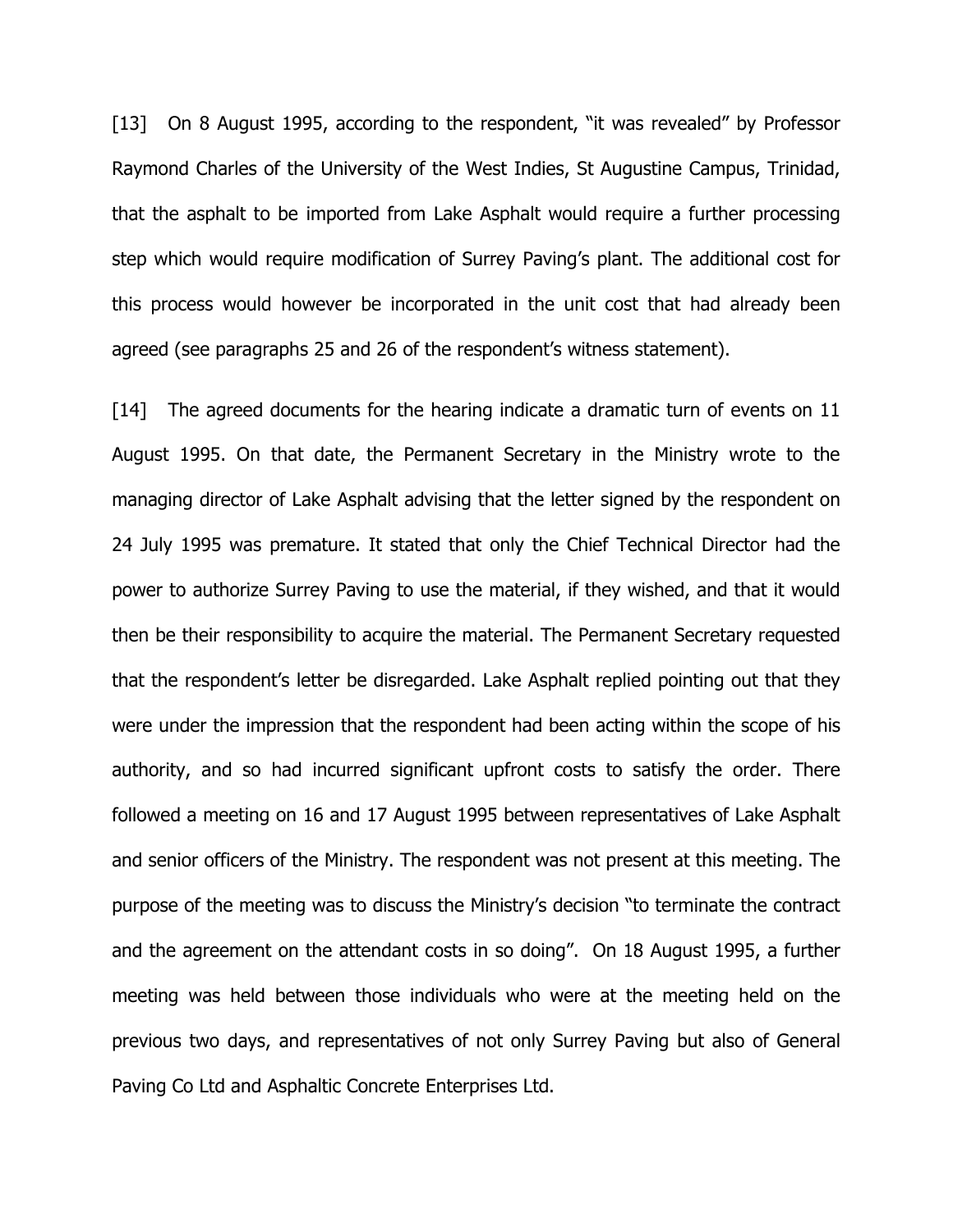[15] On 5 September 1995, the Chief Technical Director submitted a report of the meetings to the Permanent Secretary, and added the following comments:

- a) the necessary tests of the asphalt had not been completed;
- b) if the decision to import the material had been properly taken, the volume would have been much less than that ordered;
- c) he was convinced that there was a deliberate attempt to import the material "regardless";
- d) based on discussions between the Ministry and the asphalt contractors, "it may be concluded that attempts to convert their plants would only be achieved with great difficulty and a certain degree of coercion"; and
- e) the respondent's action has resulted in the Ministry being "saddled with some 1,400 drums of blended bitumen, a bill in excess of \$3M for its purchase and importation and the logistics for its storage and use".

In respect of (d) above, it should be pointed out that by letter dated 18 October 1995, Surrey Paving reconfirmed that they had no objection to the modification of their plant "for the purpose of using Trinidad Lake Asphalt in [their] system".

[16] In his memorandum to the Permanent Secretary, the Chief Technical Director added that all was not lost as with proper planning, the material could still be used in the road maintenance programme islandwide. He recommended that a meeting be held with the respondent to discuss the report and any further action that may be necessary.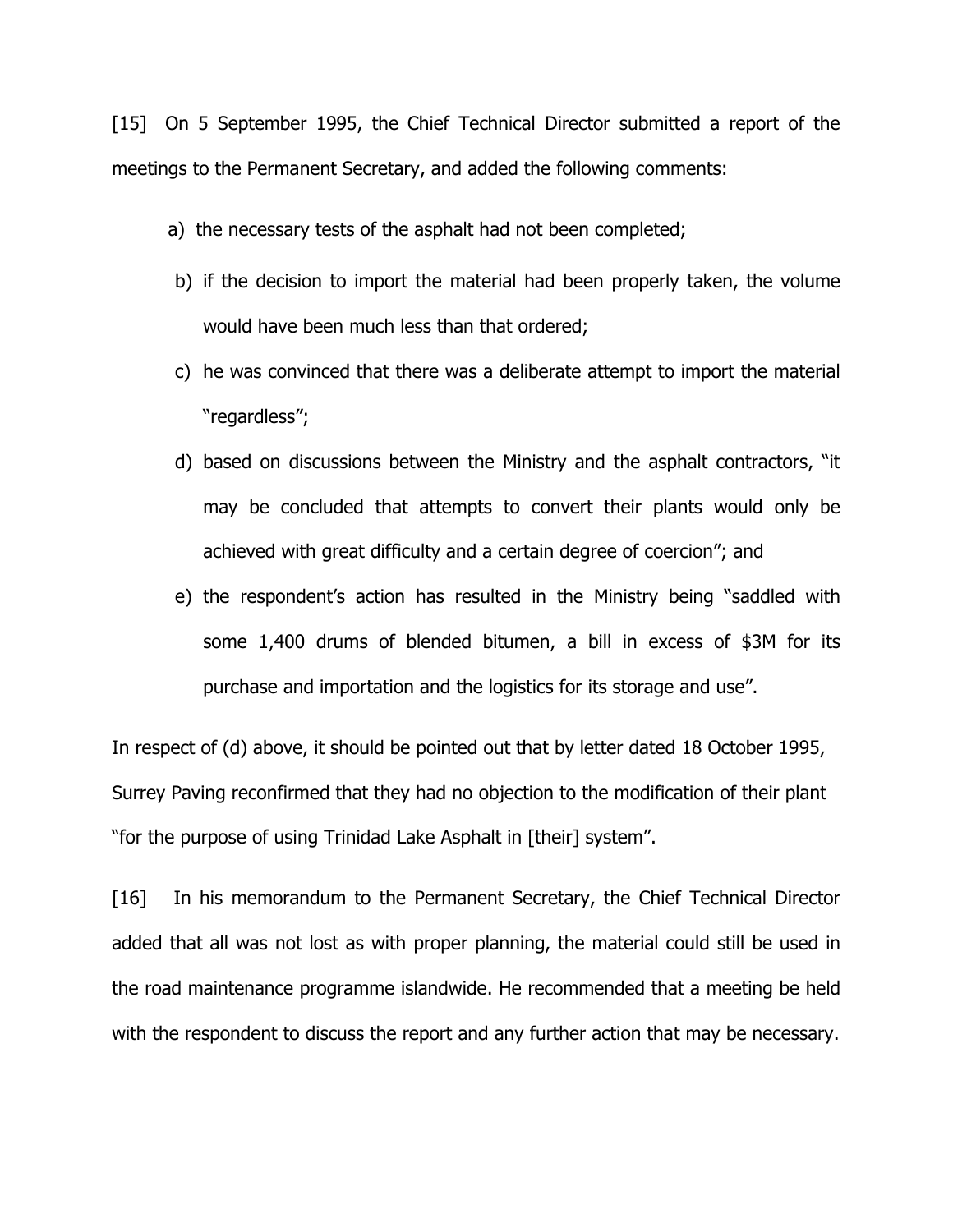[17] On 11 September 1995, the respondent and the Chief Technical Officer met. The respondent informed the Chief Technical Officer that he "only acted as a medium for negotiation in having the material used as a test road section under the Contractor's Contract expeditiously out of a technical and national interest". The intent, he said, was "not to have the Ministry of Local Government and Works involved but rather the Contractor and his supplier".

[18] On 27 September 1995, the respondent addressed a memorandum to the Permanent Secretary in respect of the report that had been submitted by the Chief Technical Director. In this memorandum, the respondent said that an agreeable payment schedule having been arrived at between Surrey Paving and Lake Asphalt, he had signed on behalf of Surrey Paving, the consignee.

[19] On 19 October 1995, the Director of Personnel in the Ministry wrote to the respondent advising him that departmental leave, followed by vacation leave had been approved for him as follows: departmental from the previous day (18 October 1995) to 6 November 1995, and vacation leave from 9 November 1995 to 23 March 1996, to resume on 26 March 1996. The very next day (20 October 1995), the Permanent Secretary wrote to the Chief Personnel Officer at the Offices of the Services Commission recommending disciplinary action against the respondent for exceeding his authority by ordering material on behalf of the Ministry, and advising that the respondent had proceeded on leave with effect from 18 October 1995.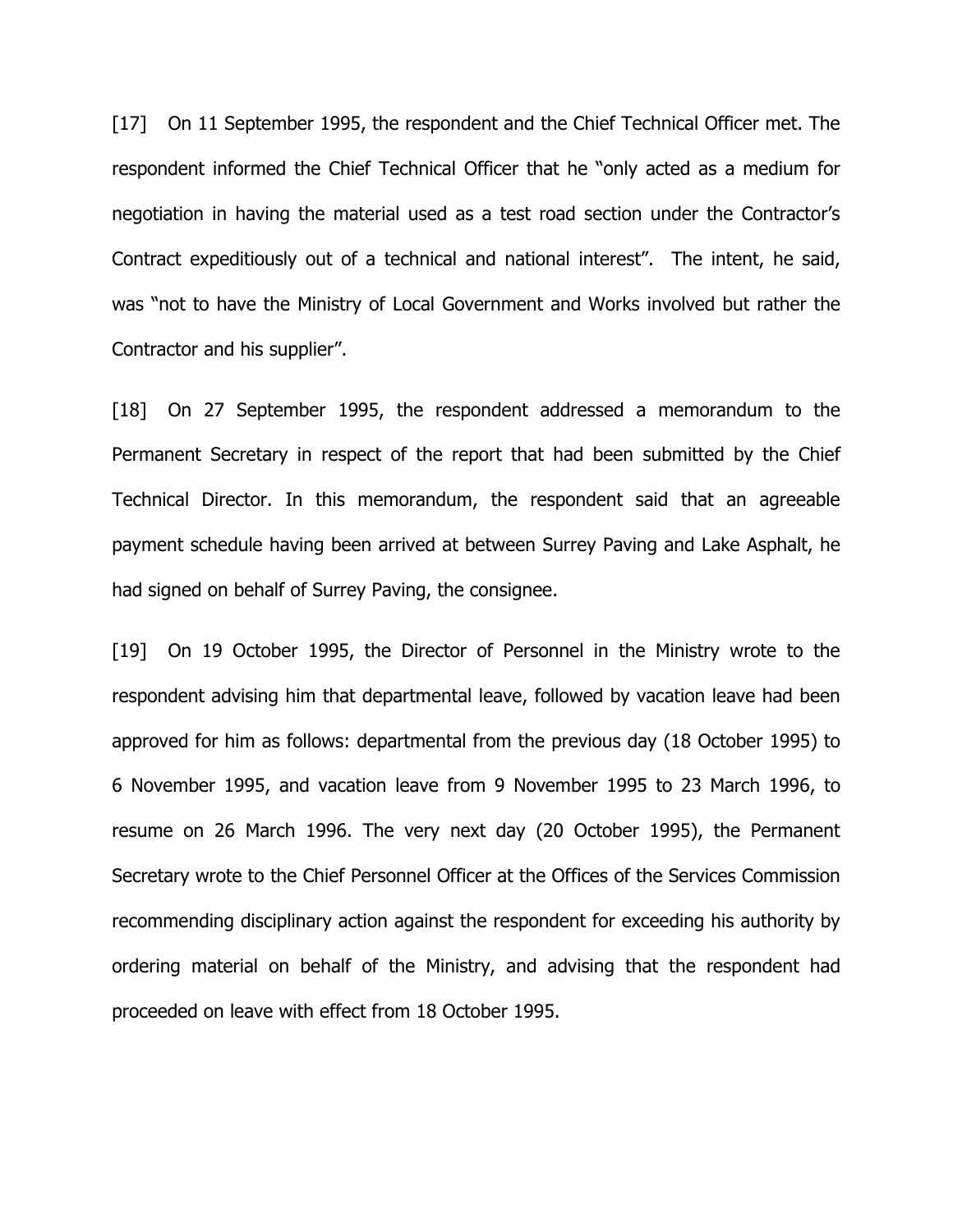[20] As foreshadowed, disciplinary charges were laid against the respondent and he was interdicted from 25 March 1996. According to the Permanent Secretary's letter, the respondent would have resumed on 25 March, a day earlier than that stated in the Director of Personnel's memorandum. A disciplinary committee was established to hear and determine the charges against the respondent. At the end of the hearing, it found that there had been a grave and serious degree of misjudgment in the handling of the whole affair, but the respondent was not to be blamed. Accordingly, the charges were dismissed.

### Summary of the judge's findings

[21] The learned judge found that the ordinary reader of the Observer would have understood the article to mean that the respondent had been suspended because the Ministry was dissatisfied with the role he had played in the unauthorized importation. The imputation from the meaning of the words in the article was defamatory, in the learned judge's view, "because it would tend to lower [the respondent] in the estimation of right-thinking members of [the] society generally". She added that the words in respect of the respondent's efforts to get a cheaper price for the asphalt, "water[ed] down any potential imputation of misconduct or disreputable, dishonest or irregular conduct, to an imputation of incompetency, or even lack of judgment, ... or lack of efficiency in the conduct of his professional activity".

[22] Mangatal J also commented that "the meaning of the offending words [in the instant case] are not completely dissimilar from the offending meaning arrived at by implication in **Bonnick v Morris and the Gleaner** [2002] UKPC 31]". Weighing the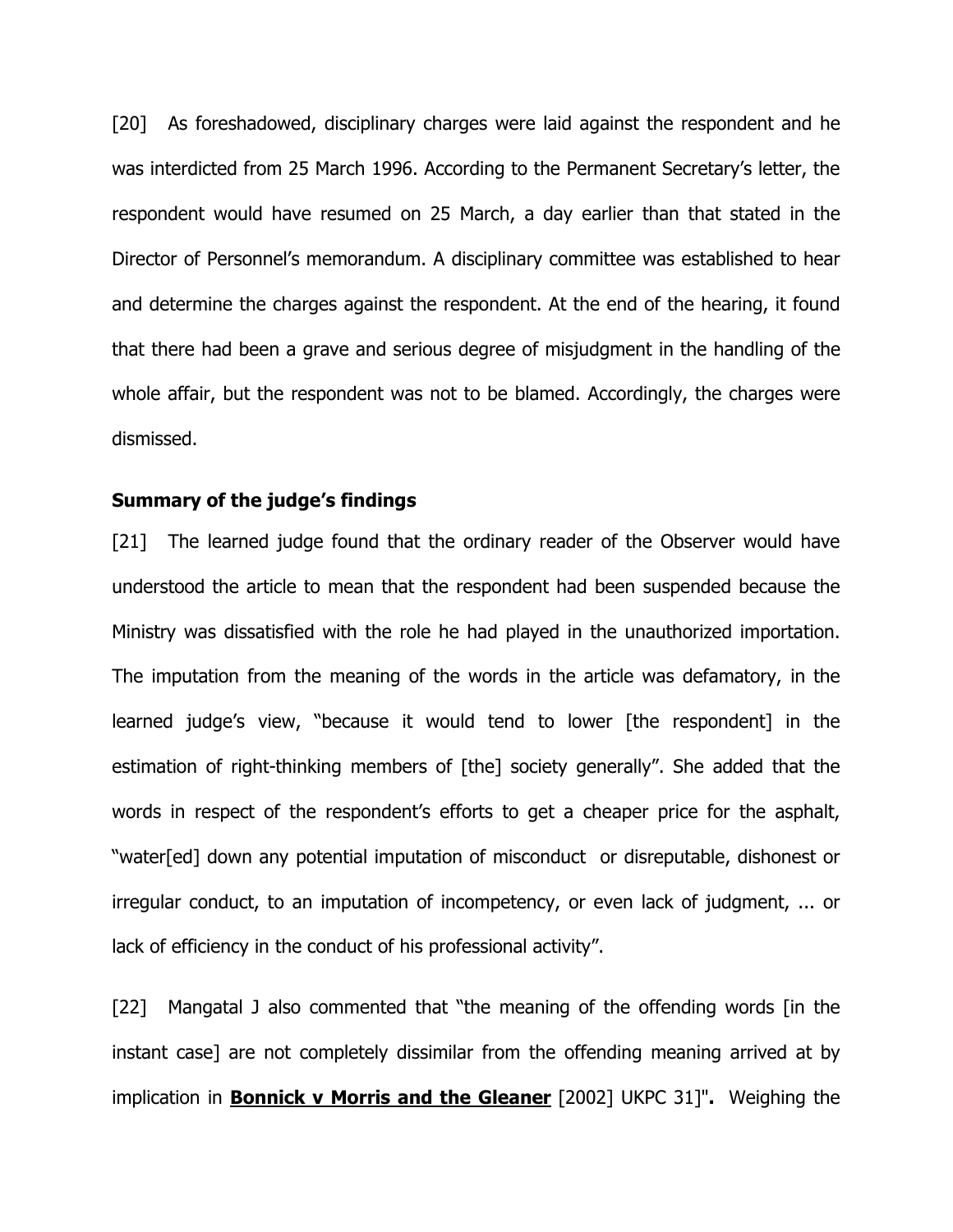article as a whole, she concluded that the defamatory imputation in this case was not of the highest order of gravity.

[23] As regards the defence of fair comment, the learned judge held that the statements in the article were statements of fact and so fair or honest comment would not be sustainable. In relation to the matter of qualified privilege, she found as follows:

- a) the subject matter of the article was a matter of public concern;
- b) the inclusion of the respondent's name and the suspension was necessary;
- c) the allegation, though serious, did not fall on the higher end of the scale;
- d) the writer of the article honestly believed that the respondent had been suspended;
- e) the writer of the article had been told that the respondent had been sent on leave;
- f) in the factual context of the case, there is no material difference between being suspended and being sent on leave;
- g) responsible journalism would have demanded that further enquiries be made, especially of the respondent, about the suspension;
- h) the Observer failed to take sufficient care to verify or check the reliability of the information it received; and
- i) the failure to publish the respondent's side of the story was a serious flaw.
- [24] The learned judge concluded the question of liability with these words: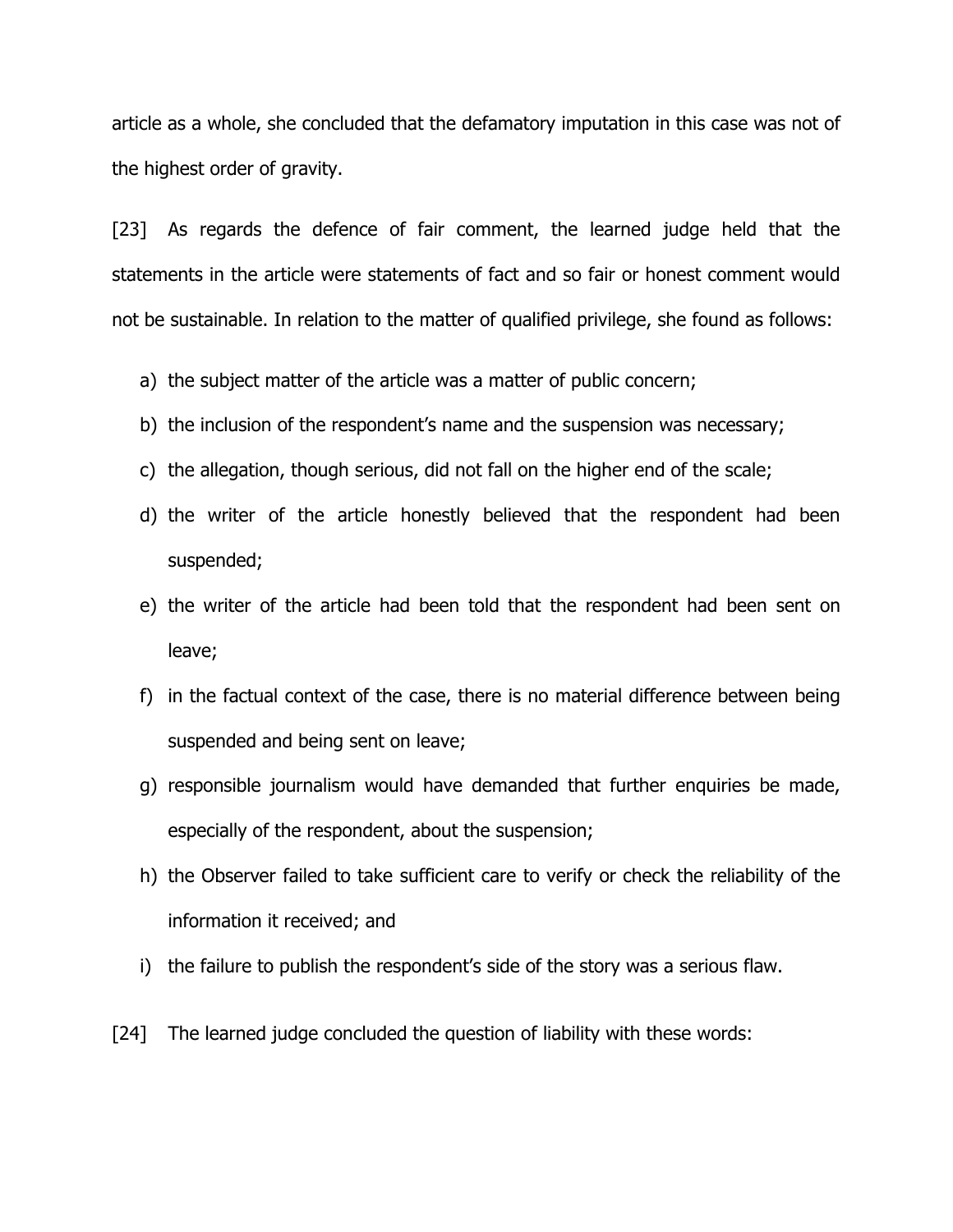"Overall when I look at the article and the circumstances of publication, I find that the public interest in the material is clearly satisfied and the inclusion of the defamatory statement is justifiable. However, the Defendant did not behave fairly and responsibly in gathering and publishing the information. In all the circumstances this publication did not contain allegations which the public had a right to know, and was not a publication protected by qualified privilege."

### The grounds of appeal

[25] The Observer filed six grounds of appeal, one of which was in relation to the quantum of damages. If I were of the view that the respondent's claim was justified, I would certainly have held that the amount awarded could not by any stretch of the imagination be regarded as inordinately high. The yardstick by which damages are measured on appeal is whether they are inordinately high or inordinately low. The decline in the value of the Jamaican dollar is now legendary as it is a historical fact that the Jamaican dollar has been consistently falling since the 1970's. This has been so, notwithstanding the offerings and theories of many economists. So, in my view, an award of \$1,700,000.00 for libel is low, if not very low.

[26] The other grounds of appeal are as follows:

- "i. The learned trial Judge misdirected herself having regard to the evidence and her conclusions by:
	- a) Finding by clear implication that although allegations are true, publication of such allegations are actionable so as to form the basis of a Claim for defamation.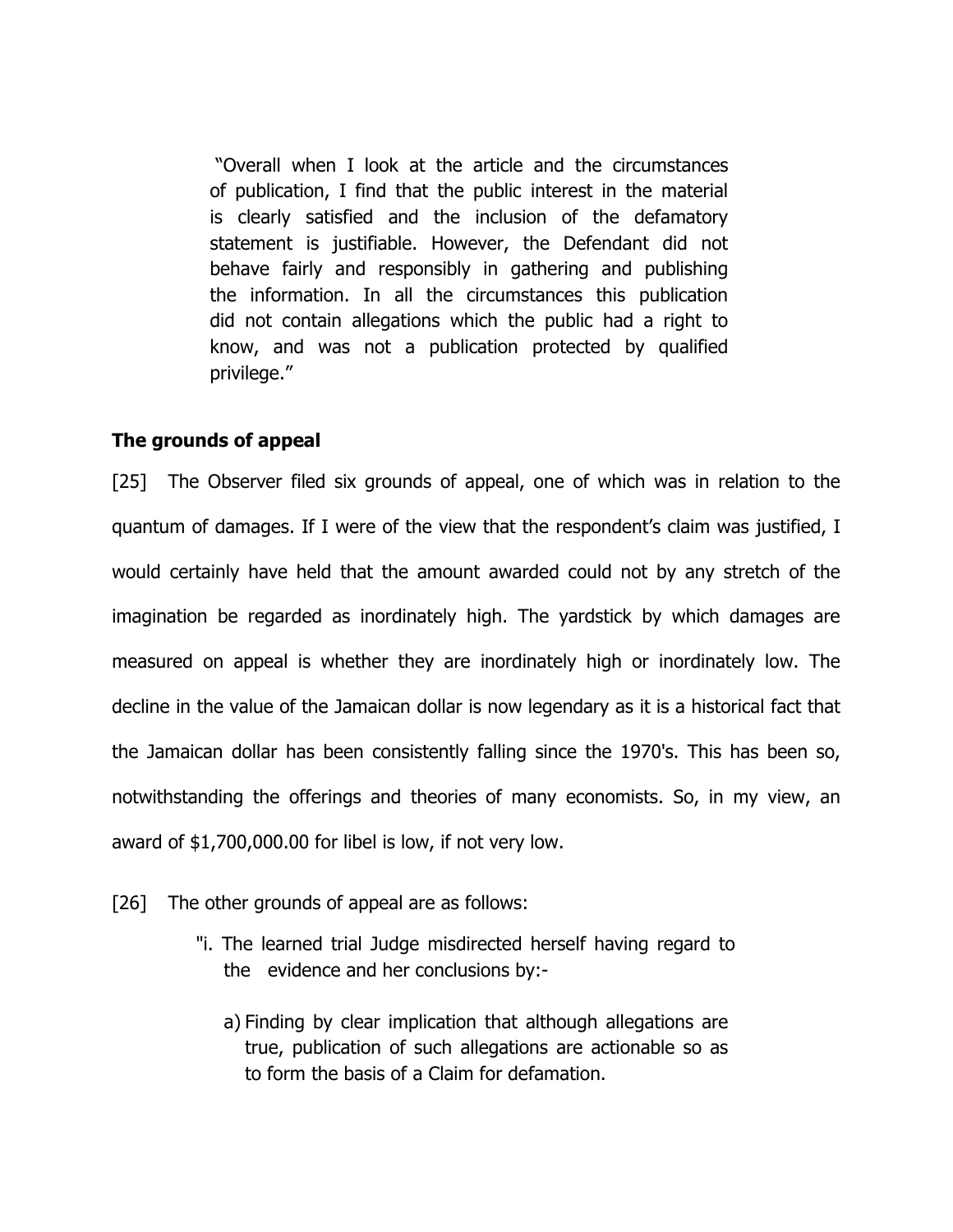- b) Concluding, despite the public interest in the publication being clearly satisfied and the defamation justifiable, that there be Judgment for the Claimant.
- ii. The Learned trial Judge erred in law in finding for the Claimant on the basis that, although the matter of public interest was clearly satisfied and the defamation justifiable, the fact that the publication was made in what the Judge stated to be an unfair manner, made the Defendant liable, notwithstanding the truthfulness and accuracy of the publication.
- iii. The Learned trial Judge misdirected herself in concluding that there was no burden of proof on the Claimant to establish malice to defeat the defence of Qualified Privilege or Fair Comment and that there was a burden on the Defendant to prove that the conditions under which the material is privileged is satisfied, despite her conclusion that the public interest in the material was clearly satisfied and the defamation justifiable.
- iv. The Learned Trial Judge misdirected herself and erred in her finding that the defence of Fair Comment failed because the publication was not one of comment, but one of fact, thereby disregarding the principle and fact that the comments have to be made in respect of facts and the relevant facts were established to be well-founded. Additionally, the comments were favourable to, and supportive of the Claimant, were generous having regard to the facts, were not defamatory and were not held by the Court to be defamatory.
- v. The Judgment of the Learned Trial Judge is generally unreasonable, unrelated to the clear facts of the case, and is inherently inconsistent, contradictory and unsustainable in law."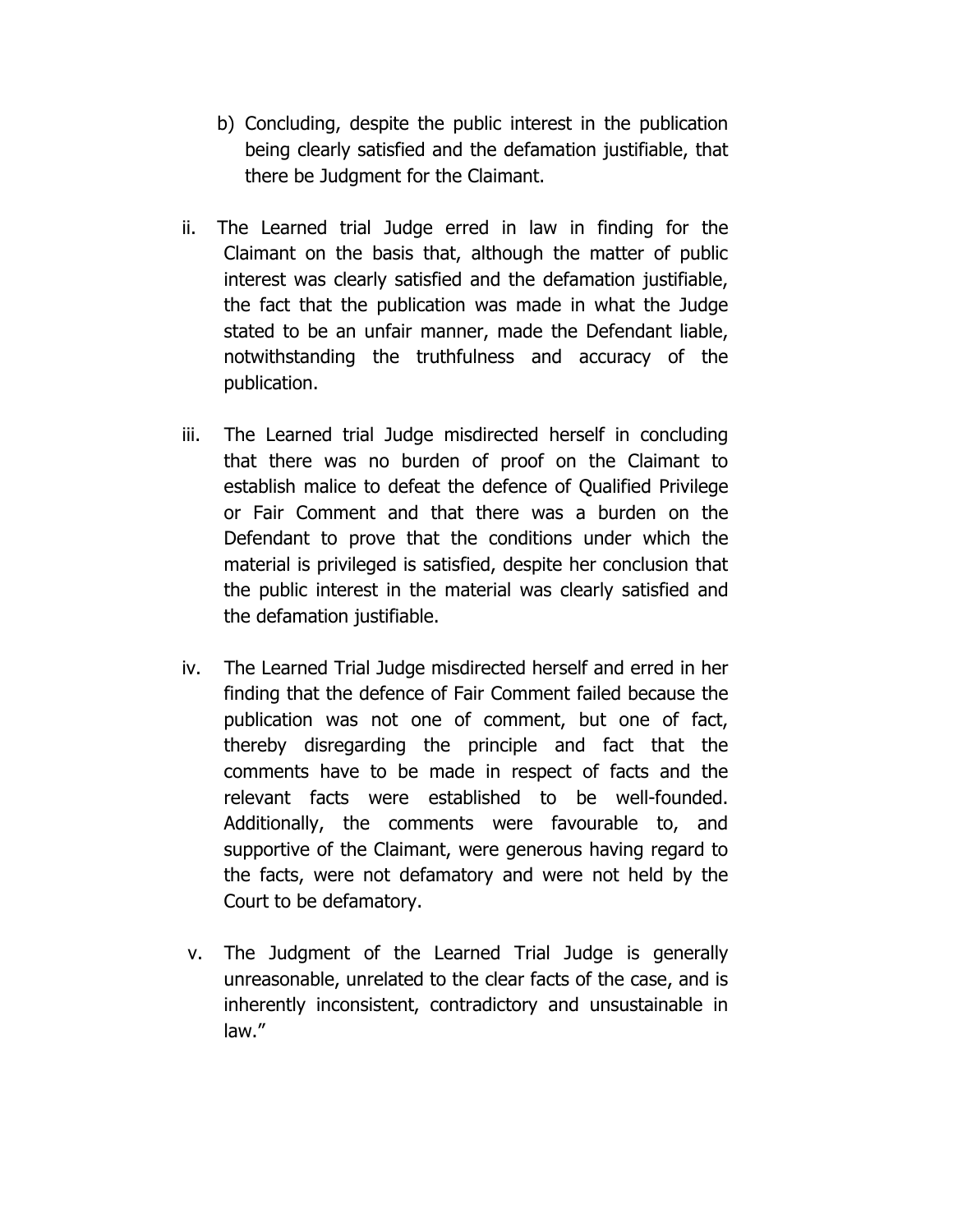### Summary of the submissions

[27] Mr Charles Piper, for the Observer, submitted that as far as the meaning of the words is concerned, the learned judge ought to have found that this was not a case of an actionable defamation. He said that "the judge ought to have addressed her mind to the question as to whether taken as a whole the article was libelous to the respondent". If she had done so, he submitted, "and had regard to her own findings she would have determined that this was not an actionable defamation". In any event, he submitted, if the learned judge had properly considered the law, she would have concluded that the defence of fair or honest comment had been made out.

[28] Mr Piper criticized the judge's condemnation of the Observer for not publishing the respondent's side of the story, and for her categorization of the publication as irresponsible. He said that the judge speculated as to what the respondent might have said had he been contacted, but nowhere in his evidence, said Mr Piper, did the respondent say what he would have said had he been asked. Given the other findings of fact, it was contradictory, Mr Piper said, for the learned judge to have found that the Observer had been irresponsible.

### Reasoning and decision

[29] As I understand the nature of the tort of libel, it is committed if what is printed and published:

a) tends to lower the offended party in the view of right-thinking members of the society, and causes them to shun him; and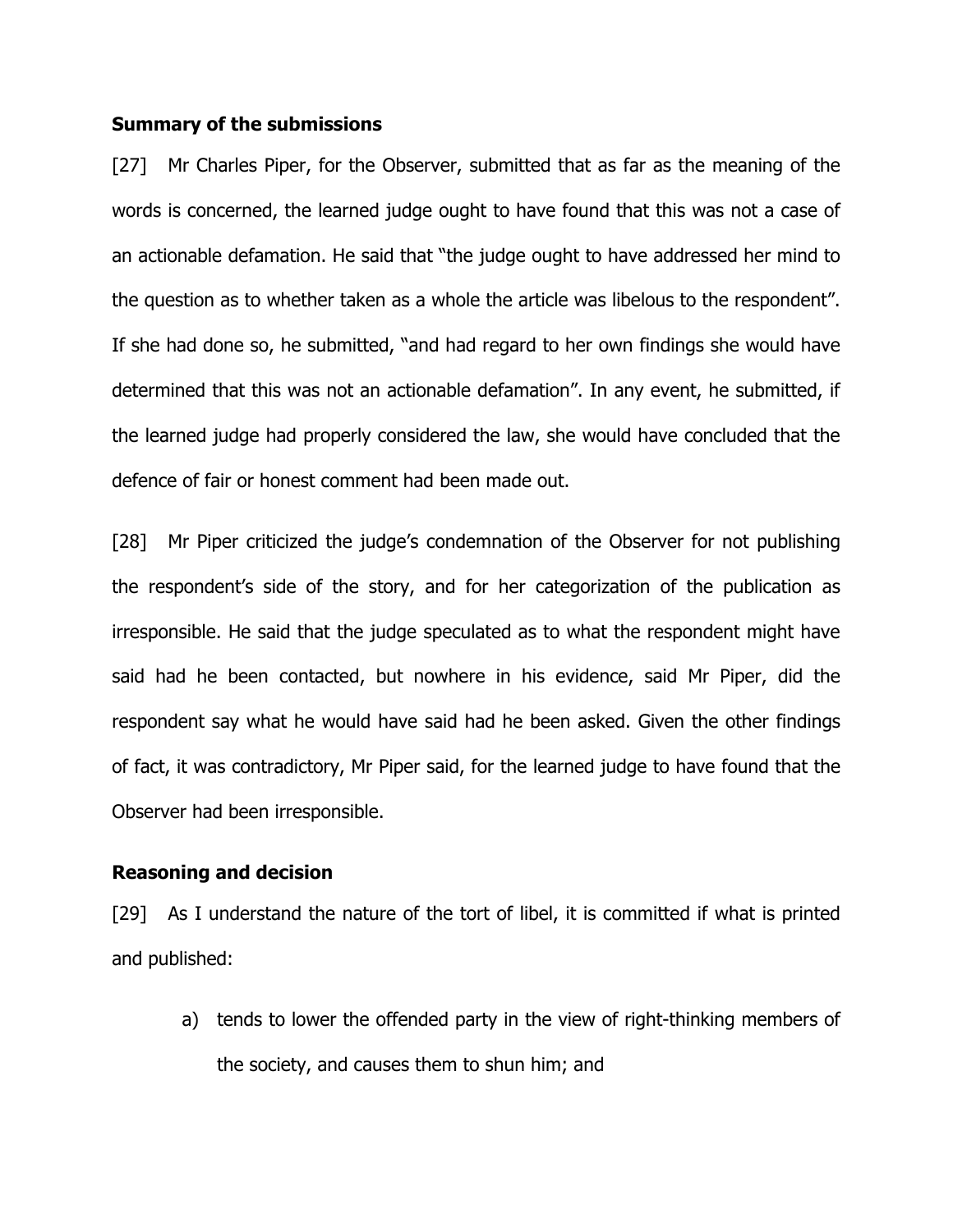b) exposes him to hatred, contempt or ridicule.

In view of my understanding of the law, and taking into consideration the article as a whole, I do not find it possible to agree with the learned judge that the material published was libellous.

[30] It seems to me that right-thinking members of the society would have drawn the following conclusions from the article:

- a) the Government had established a programme to repair roads;
- b) the respondent played a role in the arrangements for the importation of asphalt from Trinidad and Tobago for the purpose of the road programme;
- c) the respondent did not have full authority to play the role he played and, as a result, was suspended from duty;
- d) the asphalt was not of the right type; and
- e) the local processing facilities were not equipped to treat with the imported asphalt.

Right-thinking members of the society would also have thought that the respondent was quite eager to execute the programme. Right-thinking members of the society would also have thought that the writer of the article had received credible information from sources within the Ministry.

[31] It is noted that the Observer did not plead truth as a defence. However, that does not mean that one can ignore the facts as they existed on the date of the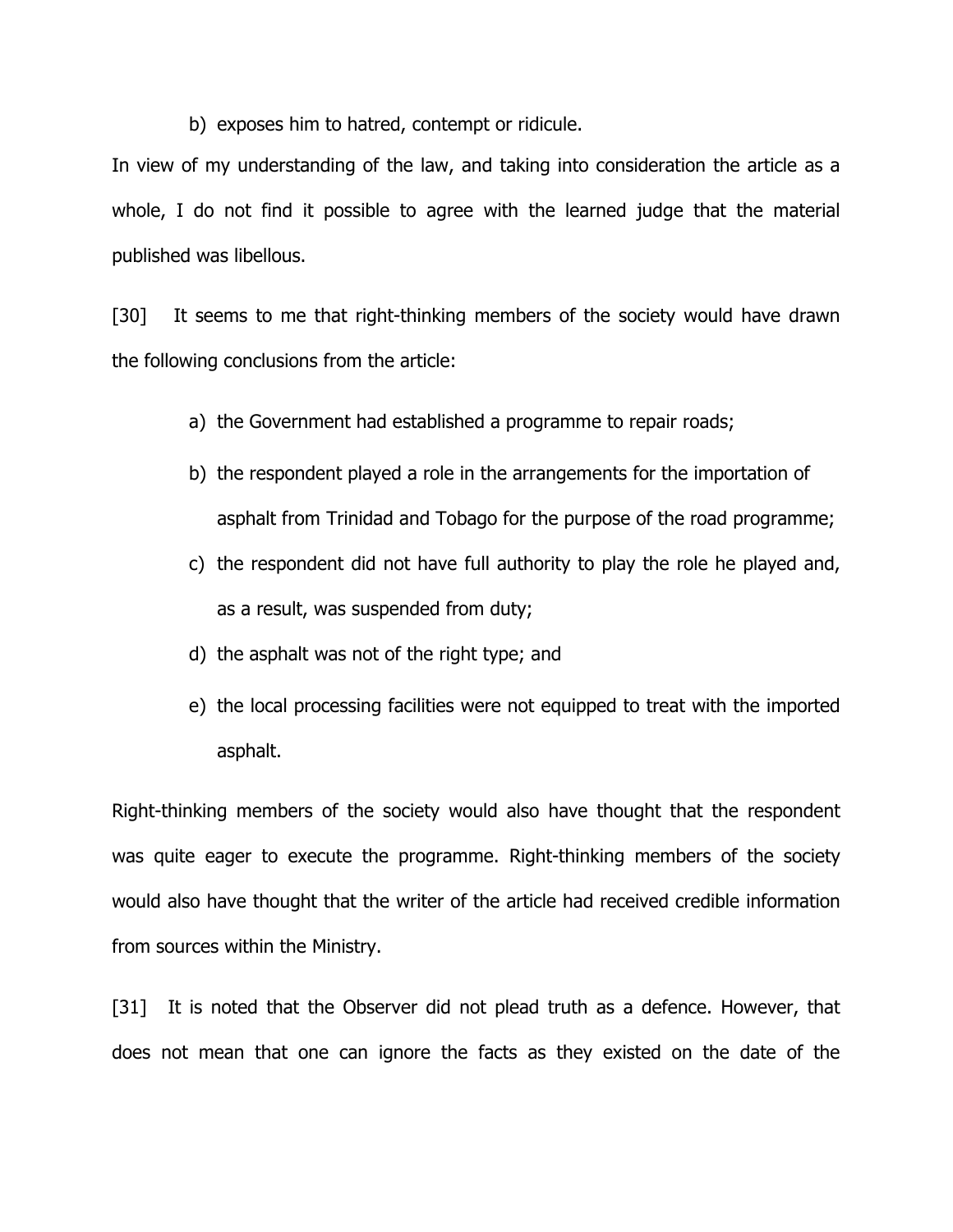publication of the article. It is not disputed that the following was the situation at the time of publication:

- a) On 24 July 1995, the respondent wrote to Lake Asphalt of Trinidad & Tobago Ltd requesting the supply of 217,000 US gallons or 790 tons of lake asphalt bitumen.
- b) An agreement was arrived at and a payment schedule determined.
- c) On 3 August 1995, the respondent signed a letter headed with the address of Surrey Paving, and addressed to Lake Asphalt of Trinidad and Tobago setting out the payment schedule;
- d) On 8 August 1995, it was learnt that the asphalt would require further processing and the contractor's plant would have to be modified.
- e) On 11 August 1995, the Permanent Secretary in the Ministry repudiated the letter that had been written by the respondent on 24 July 1995.
- f) On 5 September 1995, the Chief Technical Director in the Ministry wrote to the Permanent Secretary stating that the respondent had caused the Ministry to be saddled with a bill in excess of \$3,000,000.00.
- g) On 18 October 1995, the respondent went on departmental leave to be followed by an extended period of vacation leave.
- h) On 20 October 1995, the Permanent Secretary wrote to the Chief Personnel Officer recommending disciplinary action against the respondent for exceeding his authority by ordering material on behalf of the Ministry. The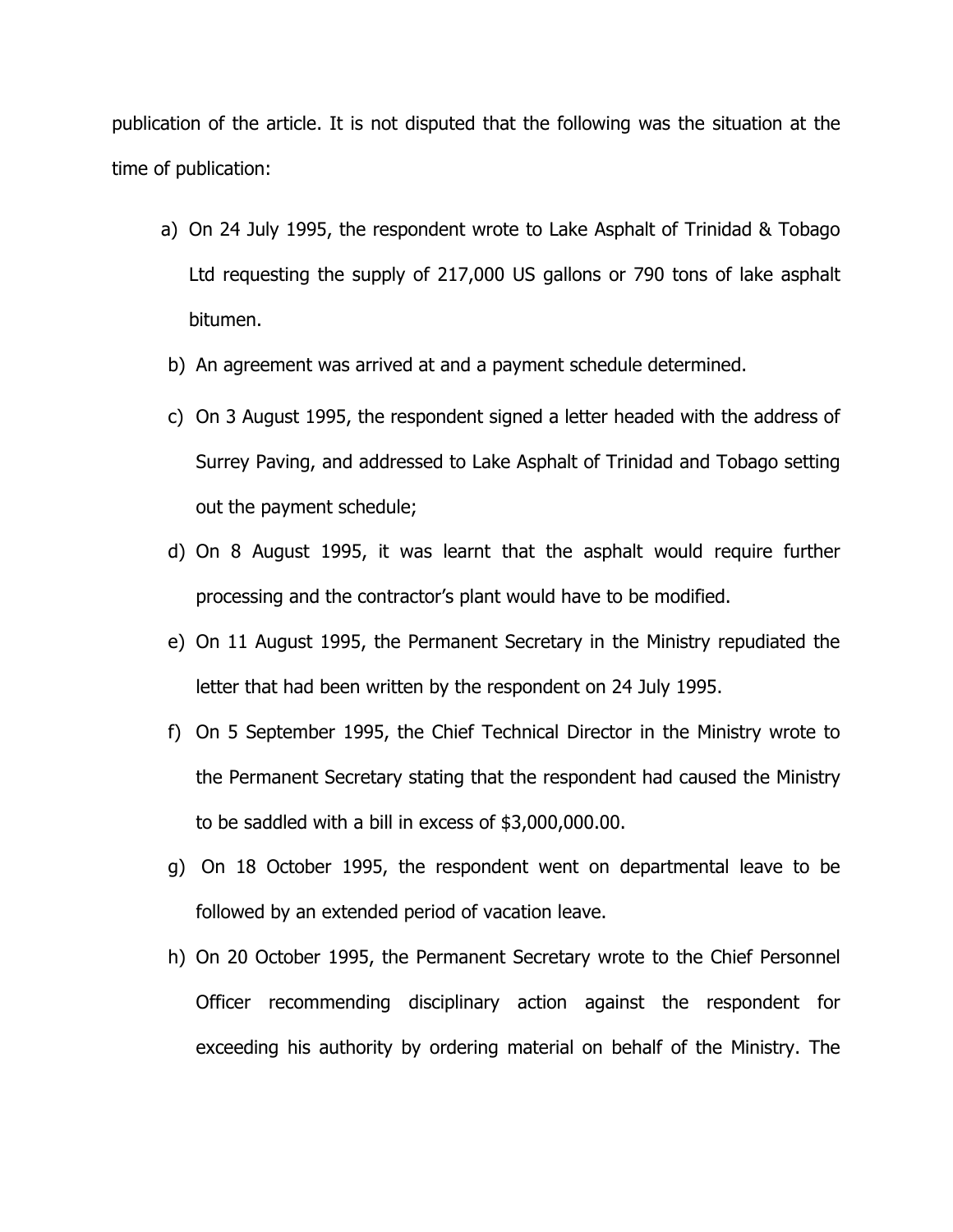memorandum from the Permanent Secretary to the Chief Personnel Officer advised that the respondent had proceeded on leave and

i) The respondent was aware of the recommendation made by the Permanent Secretary.

That was the state of affairs on the date of the publication of the article.

[32] In my opinion, given the facts known on 1 November 1995, the article is a fair and honest comment. During the trial, much was made of the use of the word "suspension" in the article. That to my mind is really a red herring. There can be little doubt that the respondent was indeed sent on leave. Mr Paget deFreitas has described the departmental leave as an "archaic construct". And so it may well be. It is very curious that the respondent would have proceeded on departmental leave for a few days before going on vacation leave which was slated to last for several months. It is no coincidence that no sooner than the respondent had proceeded on leave, the Permanent Secretary wrote to the Chief Personnel Officer advising that the respondent had gone on leave and that he was recommending the laying of charges against him. The clear inference from the facts is that the Permanent Secretary and the Ministry's Director of Personnel had conferred and determined that the respondent should go on leave. In the circumstances, it was reasonable and fair to conclude and state that the respondent had been suspended.

[33] In her reasons for judgment, the learned judge noted that "the tenor of the memorandum dated October 19, 1995 clearly suggests that Mr Chong [sic] was being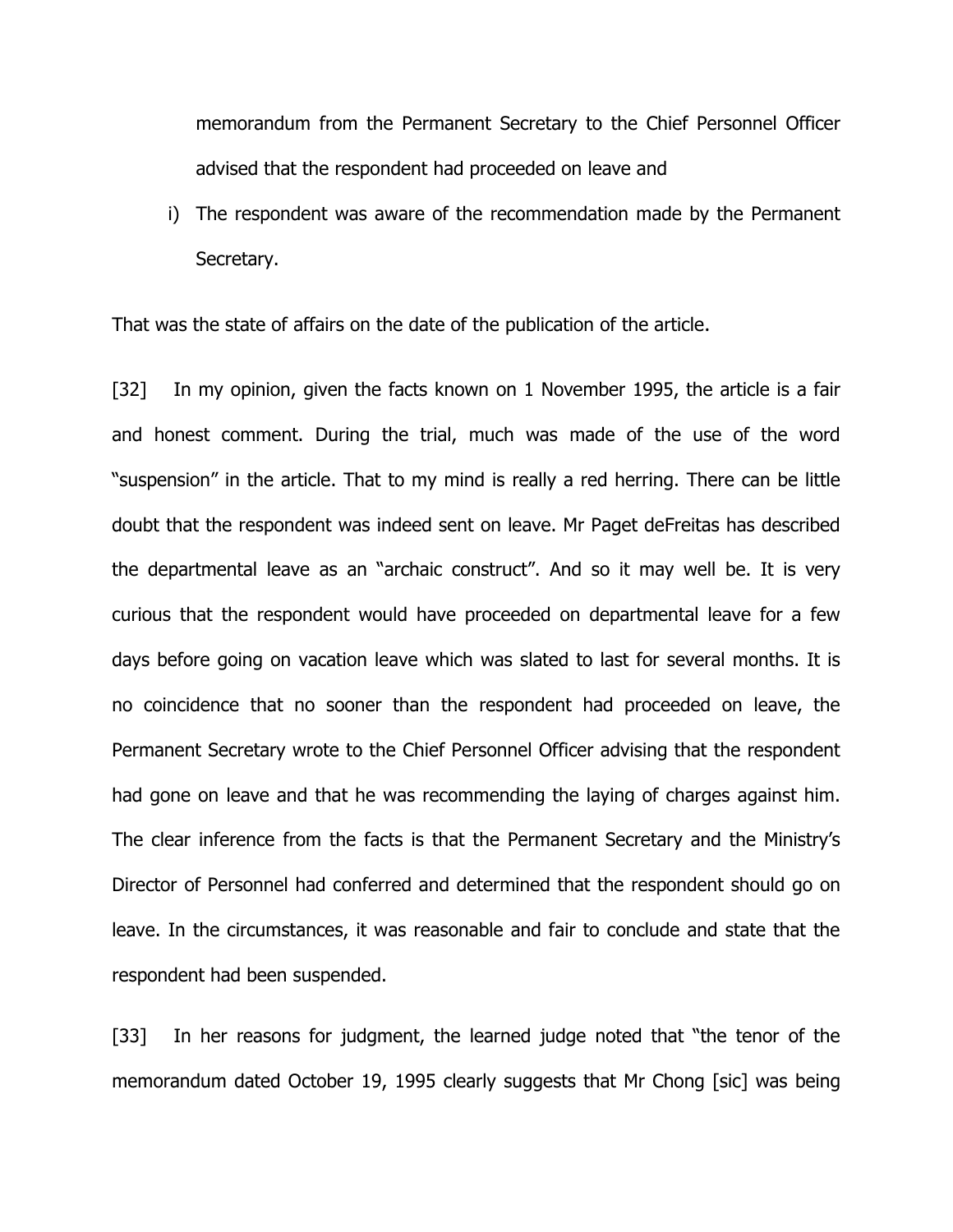sent on leave". She stated: "In the factual context of this case there is in my view really no material difference between being suspended and being sent on leave". She closed her discussion of this aspect of the case by saying that it was "quite reasonable to conclude that what was conveyed to Mr Powell by his source was that Mr Chong had been suspended or sent on leave, and that Mr Powell honestly and reasonably believed that to be the case".

This, to my mind, ought to have brought an end to any thought of a libel having been committed by the Observer. However, Mangatal J went on to express concern that the Observer had not taken sufficient steps to verify the story; and, in her view, enquiries ought to have been made of the respondent in particular to obtain his version of the events. The respondent was, of course, on leave and the evidence indicates that he was outside the jurisdiction. The failure to get and publish the respondent's story resulted in the finding of irresponsibility on the part of the Observer. That finding was rather harsh, I think, in view of the opinion I hold that the story that was published was substantially accurate.

[34] It has been observed that the learned judge stressed the difference between a statement of fact and a comment. She noted that the Observer had not pleaded justification or truth, and had published statements of fact, instead of comment. In the instant case, in my opinion, there is a very thin line between the two. The situation is such that there is a need to consider section 8 of the Defamation Act which reads as follows: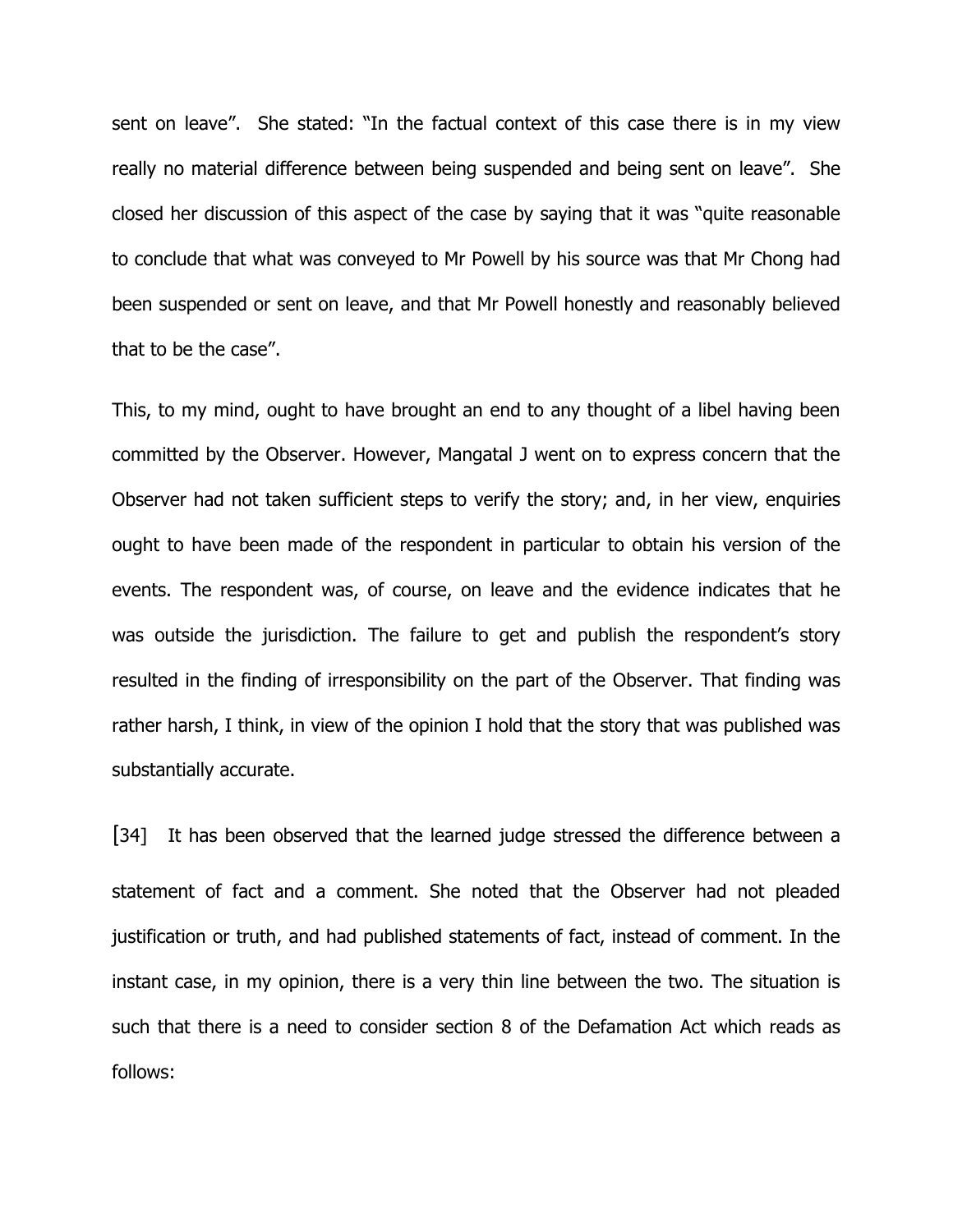"In an action for libel or slander in respect of words consisting partly of allegations of fact and partly of expression of opinion, a defence of fair comment shall not fail by reason only that the truth of every allegation of fact is not proved if the expression of opinion is fair comment having regard to such facts alleged or referred to in the words complained of as are proved."

I think this case is ideal for the application of this section.

[35] Complaint was made by the respondent that he had not imported the asphalt. The letter of 24 July 1995 written by him nullifies that complaint. The subsequent telephone conversations and correspondence confirm that he was indeed an integral player in the importation process.

[36] In her conclusion on the question of liability, the learned judge said that the public interest in the material is clearly satisfied. However, later, she said that the article did not contain allegations that the public had a right to know. There seems to be a contradiction here: if there was public interest in the material, surely it would follow that they would have had a right to know the details that were published in the article.

[37] In view of the reasons I have advanced, I am of the opinion that the learned judge erred in finding that the Observer had libelled the respondent. I would allow the appeal, set aside the judgment of Mangatal J and award the costs of the appeal and the trial to the appellant, such costs to be taxed if not agreed.